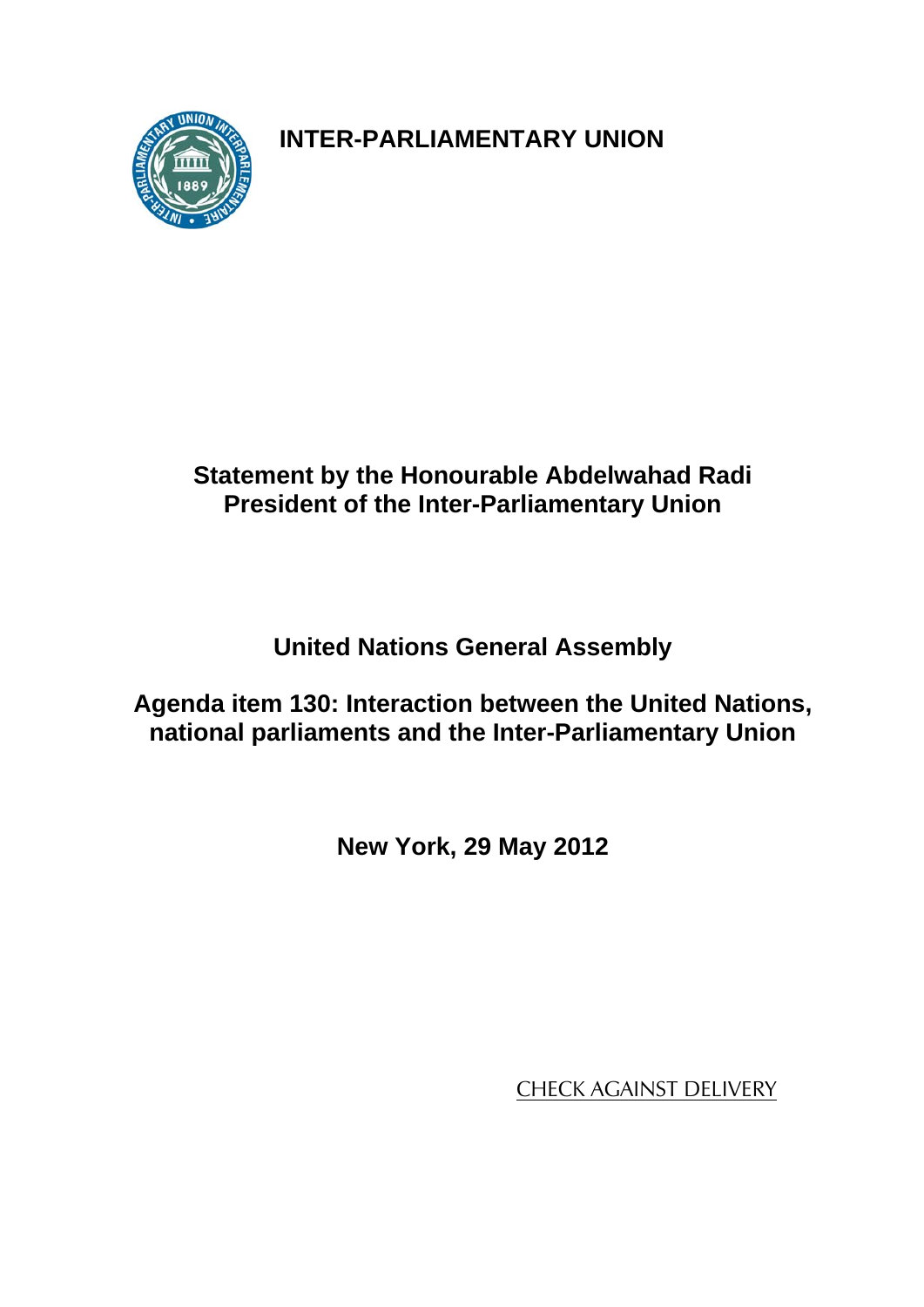#### Mr. President,

It is a great honor for me to address the General Assembly for the first time, in my new capacity as President of the Inter-Parliamentary Union. In so doing, I would like to pay tribute to my predecessor, Speaker Theo-Ben Gurirab of Namibia, who also served as President of the UN General Assembly at its  $54<sup>th</sup>$  session, for his vision and hard work. I myself pledge to spare no efforts in continuing to enhance the interaction between the United Nations, parliaments and the IPU.

Ten years ago, in the fall of 2002, the IPU was granted permanent observer status with the UN General Assembly. We have come a long way since then. The most recent report of the UN Secretary-General, which has been prepared for our discussion today, bears testimony to what together we have been able to achieve. Allow me to refer to just a few aspects of our engagement.

More and more, parliaments and parliamentarians are playing an active role in the implementation of international commitments. Perhaps one of the most systematic forms in which this is taking place is in the context of the Convention on the Elimination of Discrimination against Women. The IPU works with the parliaments of the countries under review so that they can take part in the review process, provide input to the national report, attend the session of the CEDAW Committee and receive the UN findings for consideration and action by parliament. As a result, the CEDAW Committee now systematically monitors the level of parliamentary involvement in the reporting process, and receives IPU reports at each of its sessions. Based on this experience, we are keen to develop similar forms of engagement with other UN Treaty Bodies, as well as with the UN Human Rights Council, particularly in the context of the Universal Periodic Review.

Over the years, we have also been working to help develop a meaningful parliamentary component to major UN processes. The parliamentary track to the UN Conference on Least Developed Countries (LDCs) last year has been one of our most successful forms of engagement. Parliaments in many LDCs were directly involved in and provided input to the national progress reviews of the original Brussels Programme of Action. The IPU also held consultations with MPs to garner their views on the new agreement for the 2011-2020 decade, and helped to channel this input through the UN process. The Parliamentary Forum held during the Istanbul Conference was well attended and helped build political support for the new Istanbul Programme of Action (IPOA). A five-year joint UN-IPU project proposal to support the mainstreaming of the IPOA through parliaments has been developed, which we hope to start implementing soon.

Every year, in close cooperation with the Office of the President of the UN General Assembly, we have been convening a joint Parliamentary Hearing at the United Nations. This has provided a unique venue for legislators to engage with senior UN officials, permanent representatives and academics on issues that are high on the global agenda. We are pleased to see that the draft resolution before you today calls for this annual parliamentary hearing at the UN to be more closely linked to major UN processes, so as to help inform these from a parliamentary perspective. We look forward to working together in this direction.

The Report of the UN Secretary-General also refers to the nature of the relationship between the UN system and parliaments at the national level. All too often, we have observed that parliaments are viewed by development partners primarily as recipients of technical assistance, and less as political players with a voice on matters relating to national development strategies or budget oversight. This needs to change. If we are serious about democratic governance, then parliaments need to be acknowledged, respected and included